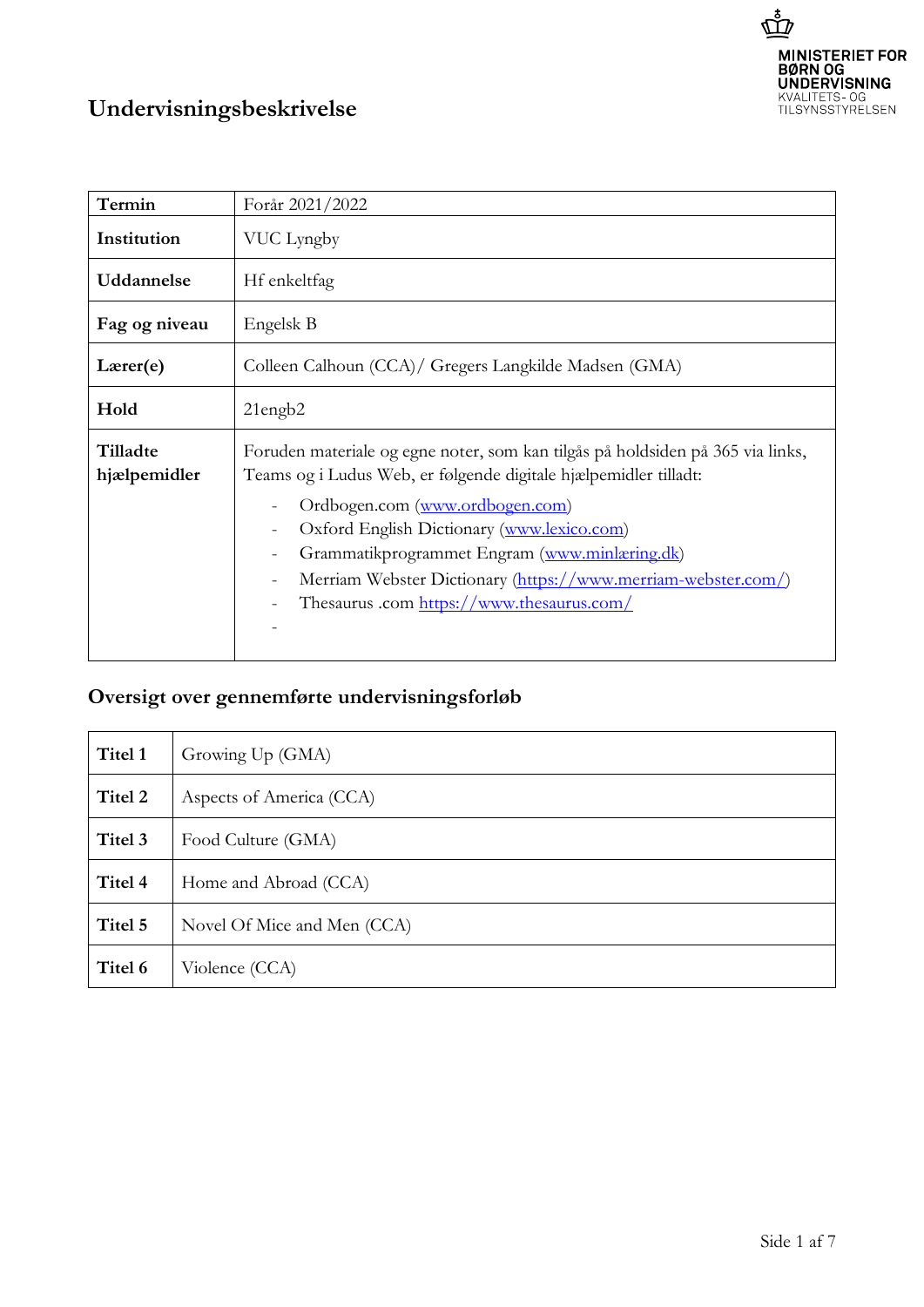

## **Beskrivelse af det enkelte undervisningsforløb**

| Titel 1                 | Growing Up (GMA)                                                                                                                                                                                                                                                        |  |  |
|-------------------------|-------------------------------------------------------------------------------------------------------------------------------------------------------------------------------------------------------------------------------------------------------------------------|--|--|
| Indhold                 | Kernestof:                                                                                                                                                                                                                                                              |  |  |
|                         | (in The Entrance, ed by Inger Mulbjerg et al. Systime 1989):<br>Penelope Lively: Clara's Day (p.50-59) (7 sider)<br>a short story                                                                                                                                       |  |  |
|                         | (in:Contexts, ed by Jonna Engberg-Pedersen, a.o., Gyldendal 2004):<br>Wendy Cope: Tich Miller (p 45) (1986) (1,5 sider)<br>a poem                                                                                                                                       |  |  |
|                         | (in:Contexts, ed by Jonna Engberg-Pedersen, a.o., Gyldendal 2004):<br>Ernest Hemingway: Indian Camp (pp. 12-17) (6 sider)<br>a short story                                                                                                                              |  |  |
|                         | (in:Contexts, ed by Jonna Engberg-Pedersen, a.o., Gyldendal 2004):<br>Michael Richards: Just Like That (pp. 24-30) (7 sider)<br>a short story                                                                                                                           |  |  |
|                         | (in: The Lift, ed. by Kai Alsing-Børgesen et. al. Gyldendal 1993)<br>Philip Larkin: This Be The Verse (p.106) (1 side)<br>a poem                                                                                                                                        |  |  |
|                         | Dead Poets Society by Peter Weir, Film, USA, 1989. 130 min. (42 sider)                                                                                                                                                                                                  |  |  |
|                         | Supplerende stof:                                                                                                                                                                                                                                                       |  |  |
|                         | (in: Contexts, ed by Jonna Engberg-Pedersen, a.o. Gyldendal 2004):<br>Tools (p. $243 - 256$ )<br>non-fiction                                                                                                                                                            |  |  |
|                         | Interaktiv grammatik:<br>Minlæring.dk (engram basis)                                                                                                                                                                                                                    |  |  |
| Omfang                  | 64,5 sider                                                                                                                                                                                                                                                              |  |  |
| Særlige<br>fokuspunkter | Indholdsfokus:<br>Samværsformer, fremstillet i engelsksprogede noveller (Storbritannien. Australien<br>og U.S.A) har været centralt i forløbet. Relationerne er mellem forældre-børn,<br>ægtefæller, voksne, individ og omverden. Fokus er her hvilke begrænsninger for |  |  |
|                         | udfoldelse relationerne kan medføre i forhold til individets identitetsudvikling.                                                                                                                                                                                       |  |  |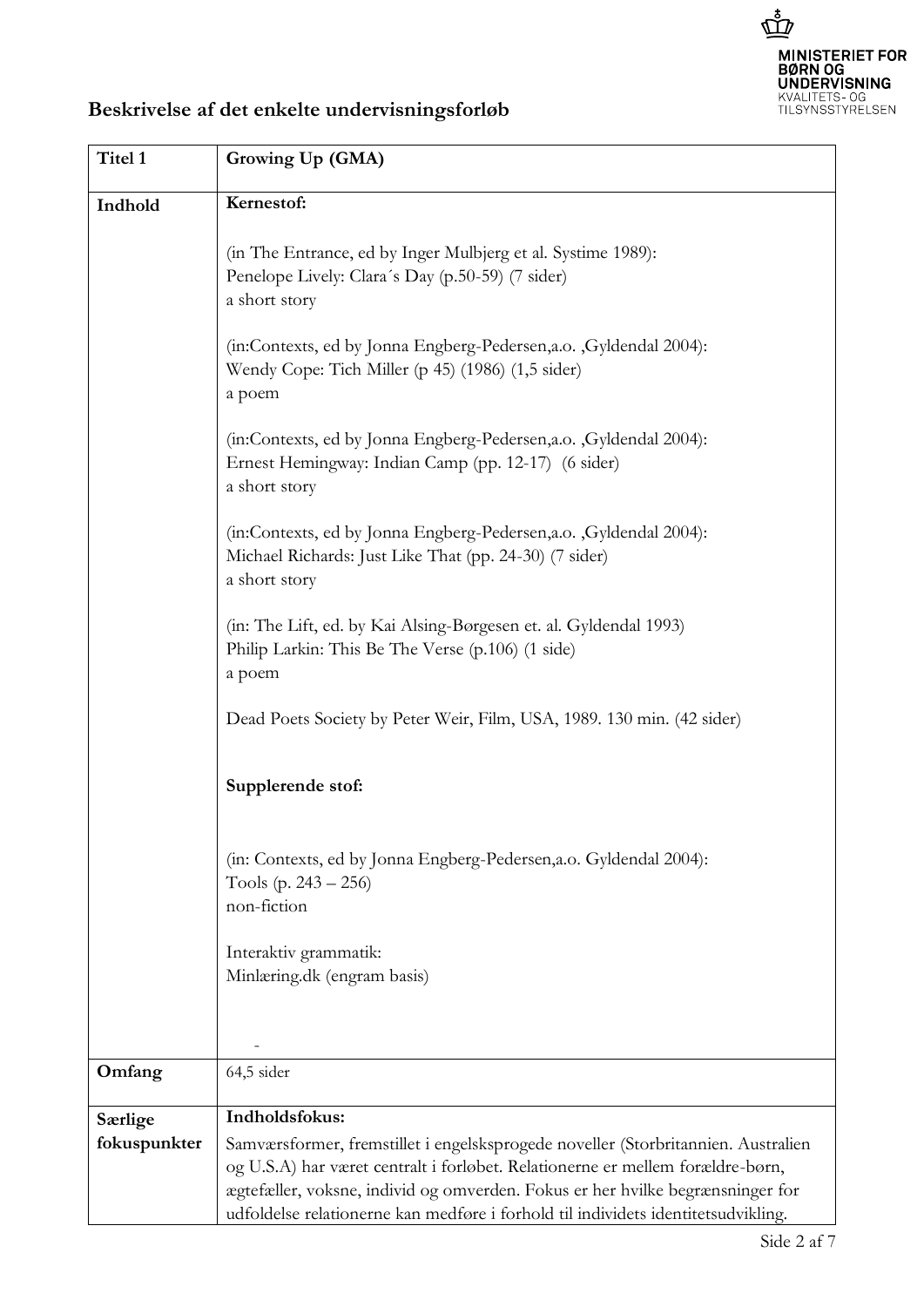

|               | <del>-кvанны</del> ы Об                                                                     |  |
|---------------|---------------------------------------------------------------------------------------------|--|
|               | Den skriftlige dimension er løbende blevet inddraget ved tekstanalysen, gennethavnsstrelsen |  |
|               | tekstspørgsmål hvor formålet har været elevernes skriftlige bidrag til en, samlet           |  |
|               | fortolkning.                                                                                |  |
|               | Den engelske grammatik og problemstillinger i forbindelse med den skriftlige                |  |
|               | dimension, er taget op i situationen, ligesom grammatik generelt har været en               |  |
|               | væsentlig del af den daglige undervisning.                                                  |  |
|               |                                                                                             |  |
|               |                                                                                             |  |
| Væsentligste  | Individuelt arbejde, fremlæggelser, gruppearbejde, klasseundervisning,                      |  |
| arbejdsformer | projektarbejdsform, skriftligt arbejde                                                      |  |
|               |                                                                                             |  |

| Titel 2 | <b>Aspects of America (CCA)</b>                                                                                                                                              |
|---------|------------------------------------------------------------------------------------------------------------------------------------------------------------------------------|
| Indhold | Kernestof:                                                                                                                                                                   |
|         | 1.'The world's love-hate relationship with the USA' (2002), Worlds of English,<br>Anne Mette Finderup m.fl., Systime, 2010                                                   |
|         | 2. The Lone Ranger and Tonto Fistfight in Heaven', Sherman Alexie, (1993), short<br>story, Follow That Dream, Bitten Arildsen and Chris Plougheld, Systime, 1997             |
|         | 3.'Like Mexicans', Gary Soto (1984), autobiographical essay                                                                                                                  |
|         | 4.'Exile', Judith Ortiz Cofer (1987), Follow That Dream                                                                                                                      |
|         | 5. 'Immigrants', Pat Mora, (1986), Follow That Dream                                                                                                                         |
|         | 6. Tales of Simple: Coffee Break', Langston Hughes, (1965), Worlds of English                                                                                                |
|         | 7. 'Our America', LeAlan Jones, (1996), radio documentary essay, Contexts                                                                                                    |
|         | 8.'A Letter from Black America', Nicole Hannah-Jones, (2015), opinion piece,<br>excerpt<br>Supplerende stof:                                                                 |
|         | The USA and Me, quiz; Worlds of English                                                                                                                                      |
|         | Mississippi Burning, (1988) film                                                                                                                                             |
|         | Projects on waves of immigration to the USA                                                                                                                                  |
|         | Important Documents & Events in the History of Blacks-<br>(excerpts from The Constitution & amendments, The Emancipation Proclamation, &<br>timeline of events up till 2008) |
|         |                                                                                                                                                                              |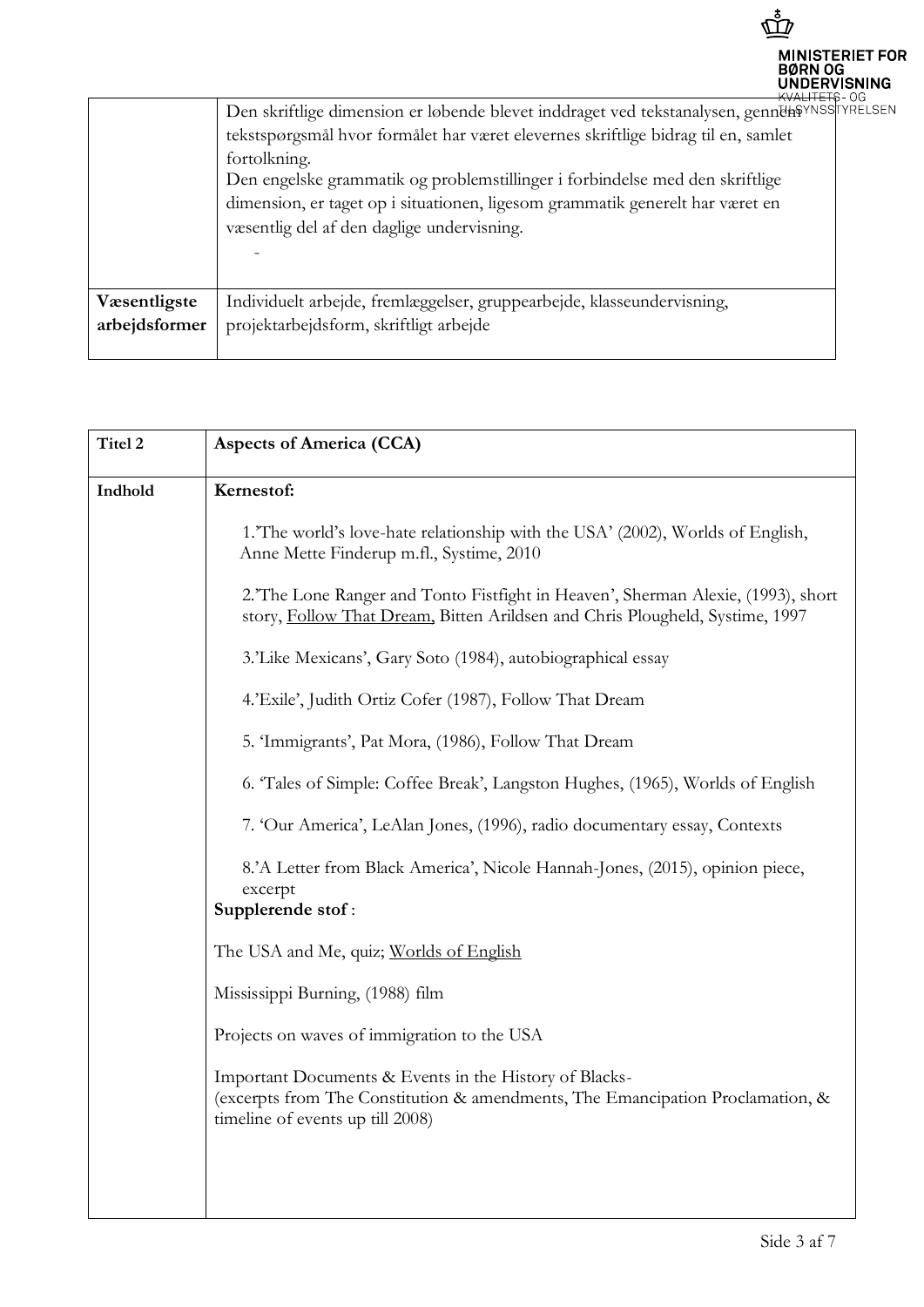

| Omfang        | <b>TILSYNSSTYRE</b><br>Ca. 45 lektioner                                                                                                                                                                                                            |
|---------------|----------------------------------------------------------------------------------------------------------------------------------------------------------------------------------------------------------------------------------------------------|
| Særlige       | The topic focuses on the Native American experience, the American immigrant                                                                                                                                                                        |
| fokuspunkter  | experience and the African American experience including: analysis of poetry,<br>nonfiction and fiction.<br>Written work with assignments that focus on the points: 'summary', 'analytical essay'<br>and discussion' to prepare for written exams. |
| Væsentligste  | Class work, presentations, group or pair work and recordings                                                                                                                                                                                       |
| arbejdsformer |                                                                                                                                                                                                                                                    |

| Titel 3      | Food Culture(GMA)                                                                       |  |  |
|--------------|-----------------------------------------------------------------------------------------|--|--|
|              |                                                                                         |  |  |
| Indhold      | Kernestof:                                                                              |  |  |
|              |                                                                                         |  |  |
|              | (In From Where You Are, by Tony S. Pedersen et al., Systime 2010. pp 12-17.)            |  |  |
|              | Joanna Blythman: Bad Food Britain                                                       |  |  |
|              | Extract from an article. (3 sider)                                                      |  |  |
|              | (In From Where You Are, by Tony S. Pedersen et al., Systime 2010. pp 18-25.)            |  |  |
|              | Morgan Spurlock: Don't Eat This Book - Girth of a Nation                                |  |  |
|              | Extract from an article (6 sider)                                                       |  |  |
|              |                                                                                         |  |  |
|              | Robert Kenner: Food Inc. Participant Media, 2008                                        |  |  |
|              | Documentary, 94 min, (31 sider)                                                         |  |  |
|              | Mark Knopfler: Boom, Like That, Mercury Records, 2004                                   |  |  |
|              | Music (2 sider)                                                                         |  |  |
|              |                                                                                         |  |  |
|              | Jonathan Safran Foer, <i>Eating Animals</i> (2009), Penguin, 2011, pp. 108-109; 110-115 |  |  |
|              | Non-fiction (excerpt) (10 sider)                                                        |  |  |
|              | Supplerende stof:                                                                       |  |  |
|              |                                                                                         |  |  |
|              | Interview med Jonathan Safran Foer. 15 min. (5 sider):                                  |  |  |
|              | https://www.youtube.com/watch?v=26Cjkd9IMy0                                             |  |  |
|              | Decomposition of McDonalds burgers and fries 5 min (2 sider):                           |  |  |
|              | https://www.youtube.com/watch?v=8uHxRwQqWFo                                             |  |  |
|              |                                                                                         |  |  |
| Omfang       | Ca. 59 sider                                                                            |  |  |
|              |                                                                                         |  |  |
| Særlige      | Indholdsfokus:                                                                          |  |  |
| fokuspunkter |                                                                                         |  |  |
|              | Med forløbet Food Culture har det været hensigten at kursisterne har skullet            |  |  |
|              | forholde sig til et af den angelsaksiske verdens store samtidsproblemer, fedme. En      |  |  |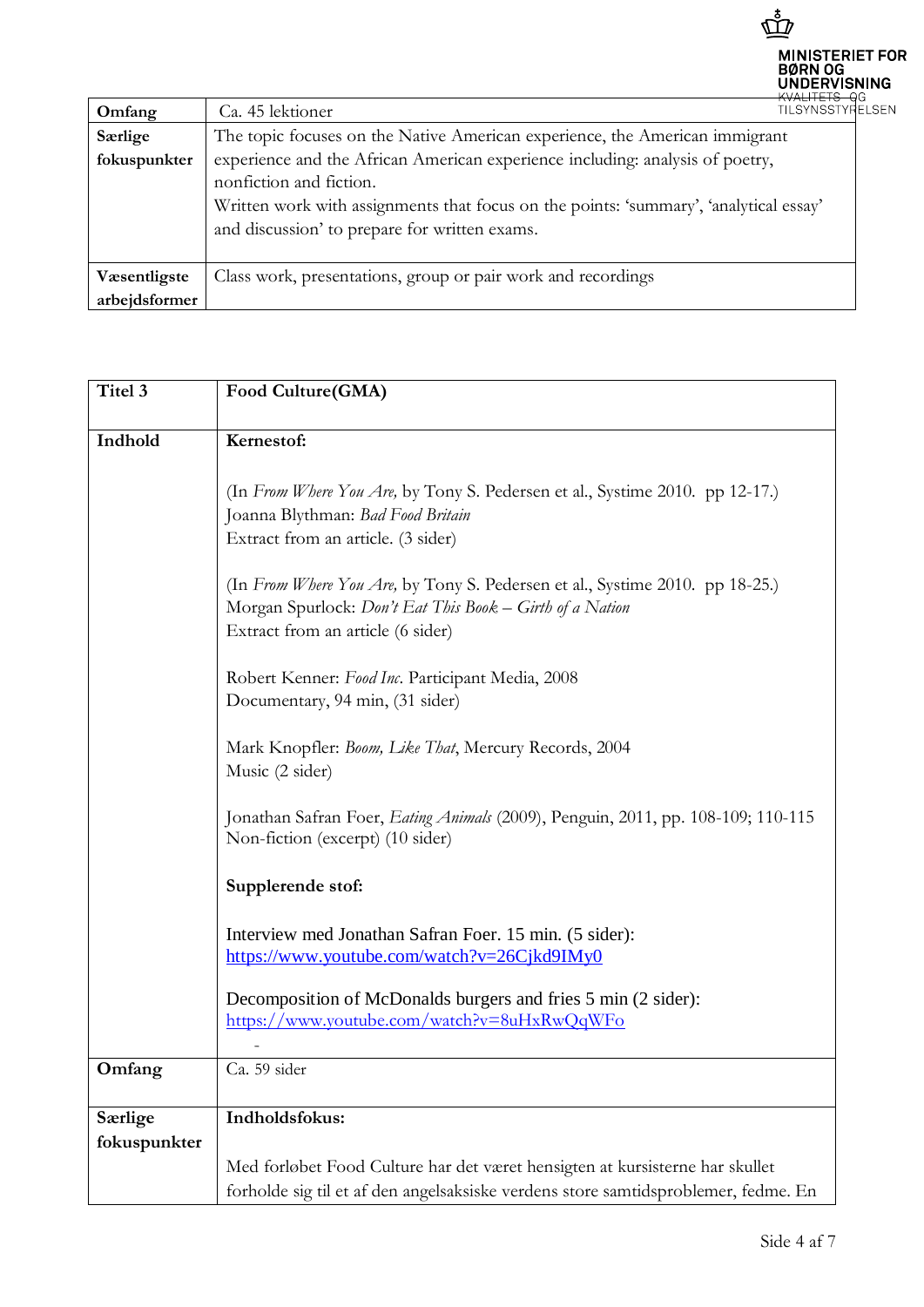

|               | <del>- kvalifi ti</del> ð - Uu<br>central problemstilling har været individets personlige ansvar for fødevareindtug wiss TYRELSEN |  |
|---------------|-----------------------------------------------------------------------------------------------------------------------------------|--|
|               | samfundets ansvar for at gøre sund mad tilgængelig for alle uanset indkomst.                                                      |  |
|               | Eleverne har opnået fortrolighed med sagprosaanalyse.                                                                             |  |
|               |                                                                                                                                   |  |
| Væsentligste  | Individuelt arbejde, gruppearbejde, klasseundervisning, projektarbejdsform,                                                       |  |
| arbejdsformer | skriftligt arbejde                                                                                                                |  |
|               |                                                                                                                                   |  |

| Titel 4                        | Home and Abroad (CCA)                                                                                                                    |
|--------------------------------|------------------------------------------------------------------------------------------------------------------------------------------|
| Indhold                        | Kernestof:                                                                                                                               |
|                                | 1.'A World Guide to Good Manners', Norman Ramshaw, A New Entrance, Eva<br>Rosenvold m.fl., Systime, 2007                                 |
|                                | 2.'Eating Habits and Rituals', Norman Ramshaw, A New Entrance                                                                            |
|                                | 3.'There'll always be nations', Katherine Whitehorn, A New Entrance                                                                      |
|                                | 4.'Brits and Scandinavians: It's a love story that goes way back', Anna Crona, Campaign<br>Living - http://kortlink.dk/295cr             |
|                                | 5.'Monster in a Ryokan', Mary Roach, Travelers, Systime, 2007                                                                            |
|                                | 6.'Fecking off to England', Colm Toibin, autobiographical essay, A New Entrance                                                          |
|                                | 7.'How Cultures Drive Behaviours', Julien Bourelle, TED Talk,<br>https://www.youtube.com/watch?v=l-                                      |
|                                | Yv6poJ2zs&list=PL0rXLd4tCNQt4fvYwW_JcZiJvLr84iNYo&index=3&t=0s                                                                           |
|                                | Supplerende stof:                                                                                                                        |
|                                | The Constant Gardener, (2005), film                                                                                                      |
| Omfang                         | Ca. 45 lektioner                                                                                                                         |
| <b>Særlige</b><br>fokuspunkter | The focus is on cultural differences between countries and understanding how behaviors<br>differ depending on cultures within countries. |
|                                | The main focus was nonfiction and fiction analyses.                                                                                      |
| Væsentligste<br>arbejdsformer  | Class work, pair and group work, projects, and presentations.                                                                            |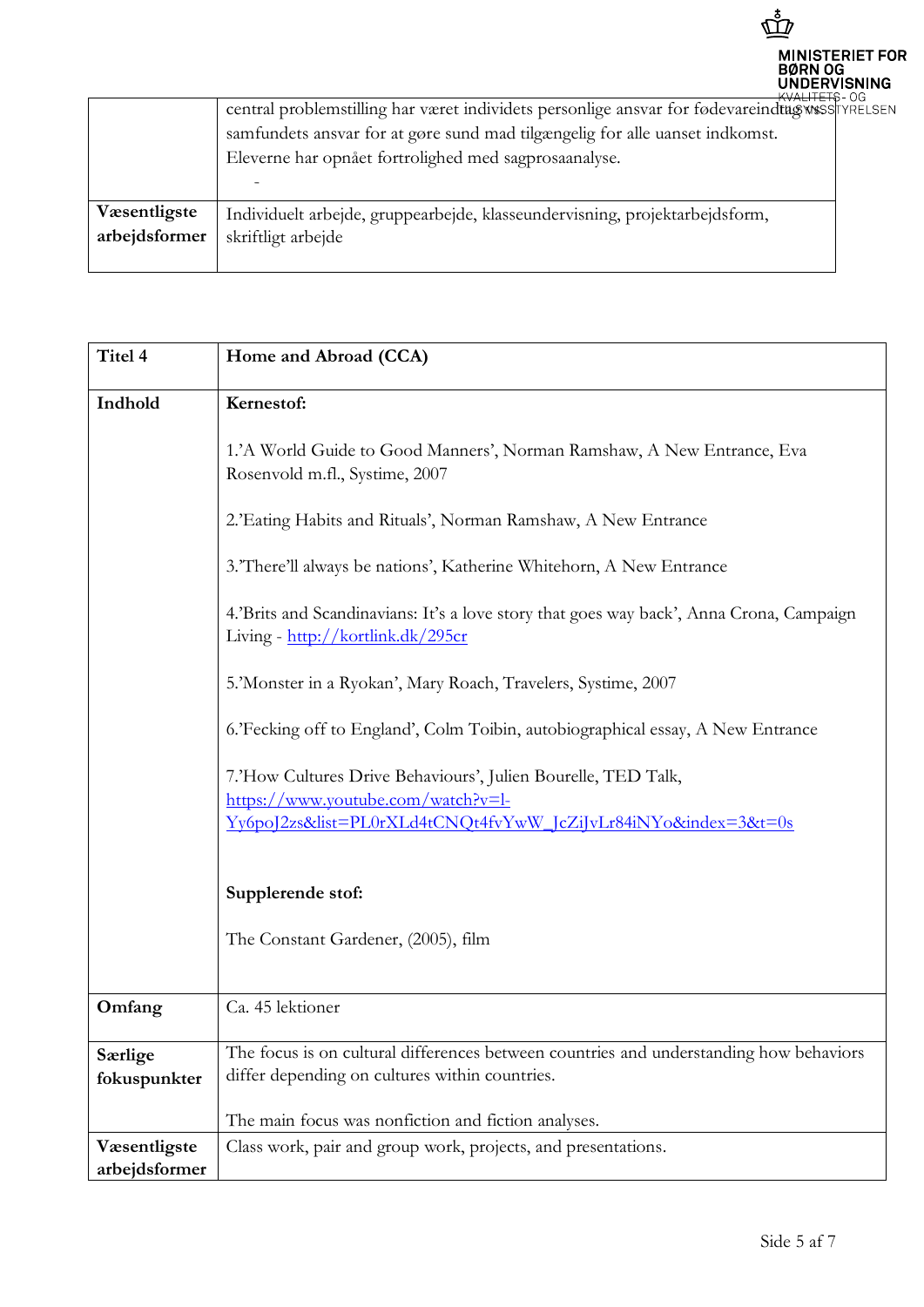

| Titel 5                       | Novel: Of Mice and Men (CCA)                                                                                                                                                                                                                                                                                                                                                                                                                                                                                                  |
|-------------------------------|-------------------------------------------------------------------------------------------------------------------------------------------------------------------------------------------------------------------------------------------------------------------------------------------------------------------------------------------------------------------------------------------------------------------------------------------------------------------------------------------------------------------------------|
| Indhold                       | Kernestof:<br>'Of Mice and Men', John Steinbeck, (novel). Bantam Books, 1979<br>Of Mice and Men by Gary Sinise, MGM, USA, (1992) film                                                                                                                                                                                                                                                                                                                                                                                         |
|                               | Supplerende materiale:<br>John Steinbeck-Voice of America, documentary<br>https://www.youtube.com/watch?v=TaKy4hcb7kY                                                                                                                                                                                                                                                                                                                                                                                                         |
| Omfang                        | Ca. 25 lektioner                                                                                                                                                                                                                                                                                                                                                                                                                                                                                                              |
| Særlige<br>fokuspunkter       | In this topic one focus is John Steinbeck's style of language.<br>Another focus is the historical framework of the novel:<br>-the Great Depression<br>-the Dust Bowl<br>-migration west for the 'Okies'<br>and a subsequent focus on the conditions of migrant workers in America in the<br>1930s.<br>The novel can be linked to two of the other topics-Aspects of America and<br>Violence.<br>There is a focus on written work in preparation for the written exam and individual<br>presentations of texts for oral exams. |
| Væsentligste<br>arbejdsformer | Class work, pair work and individual work                                                                                                                                                                                                                                                                                                                                                                                                                                                                                     |
|                               |                                                                                                                                                                                                                                                                                                                                                                                                                                                                                                                               |

| Titel 6 | Violence (CCA)                                                                                        |
|---------|-------------------------------------------------------------------------------------------------------|
| Indhold |                                                                                                       |
|         | Kernestof:                                                                                            |
|         | 1.'Warning', Terry McCarthy, Contexts, Jonna Engberg-Pedersen mm,<br>Gyldendal, 2004                  |
|         | 2. Belfast protests leaving scars on school children, Brian Lavery, Heralld<br>Tribune 2001, Contexts |
|         | 3.'Tich Miller', Wendy Cope, Contexts                                                                 |
|         | 4.'Gary Gilmore's letter to Nicole', (1979), A New Entrance                                           |